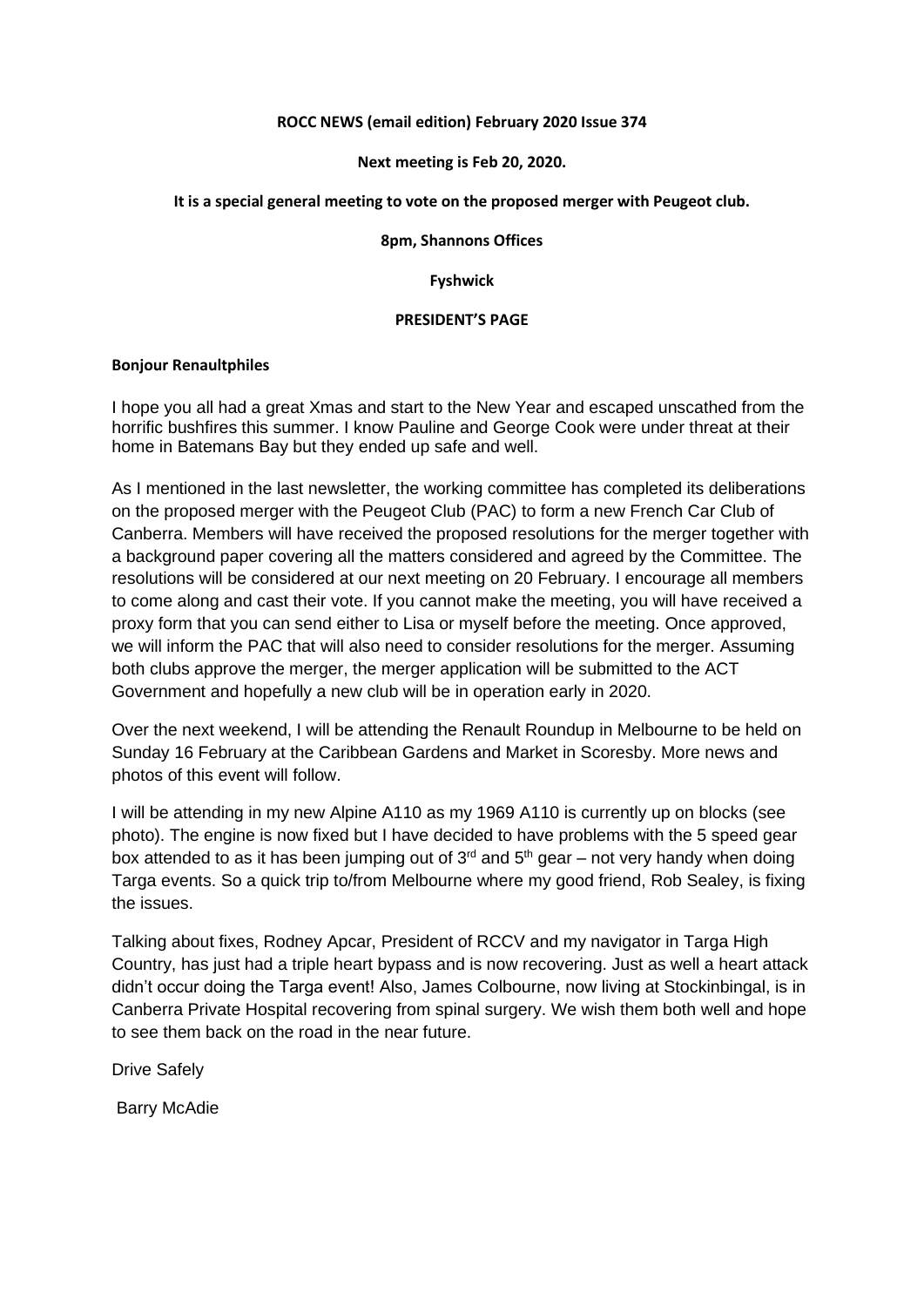

Drive Safely, Barry McAdie

## **Secretary's Notes**

## RENAULT OWNERS CLUB of CANBERRA

## MINUTES OF COMMITTEE AND GENERAL MEETINGS

No meeting in Dec 2019.

## **Voting on the proposed French car club merger**

# **PROPOSED FRENCH CAR CLUB OF CANBERRA**

# **(A) Introduction**

This paper provides background information to assist members when voting on resolutions to establish a new French Car Club of Canberra.

## **(B) Background**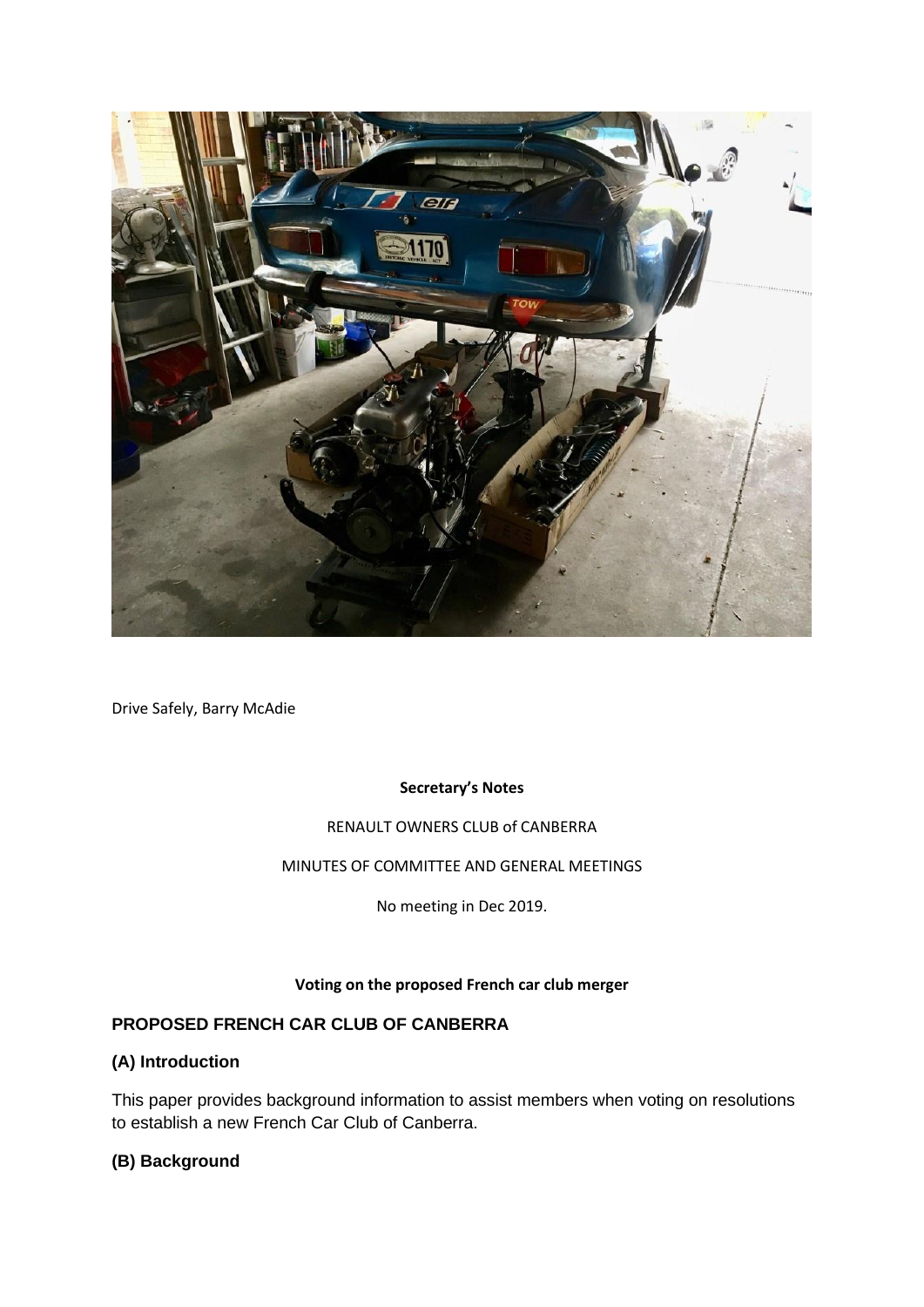The Renault Car Club of Canberra (ROCC) was founded in September 1985 and incorporated on 9 April 1987 (Association Number A01347). The Peugeot Association of Canberra (PAC) was incorporated on 20 November 1979 (A00669). The Citroen Association of Canberra (CAC) was incorporated earlier on 5 July 1976 but its incorporation ceased on 19 December 2001.

During 2018, the ROCC Committee considered options for the future of the club due to falling membership and, importantly, no new younger members were joining to continue the club, despite increased sales of new Renaults in the ACT and Australia-wide.

Details were included in a paper circulated to members that included various options for the future of the club.

On 20 December 2018, the majority of members who voted chose option (c) to merge with the Peugeot Association of Canberra (PAC) to form a locally based all French Car Club of Canberra.

This result was communicated to Brad Pillans, President of the PAC, on the basis that the vote should be regarded as an in principle agreement to merge with the PAC pending advice from him that the PAC is willing to merge and subject to negotiations on arrangements for the merger, including the involvement of Citroen owners and other makes, if any, and on satisfying the provisions of the Associations Incorporation Act 1991.

It was suggested that a working group of one or two officers from each club meet in 2019 to work through the details.

Advice was received from Brad Pillans on 30 may 2019 that the PAC had given in principle support to the merger and that he was endorsed to liaise with ROCC and Citroen representatives to prepare a merger proposal.

## **(C) Terms of Proposed Merger**

The Working Group comprised Barry McAdie and Lisa Molvig of ROCC, Brad Pillans and Colin Handley of PAC and Paul James, Peter Alabaster and Wayne Millar representing Citroen owners. Its purpose was to develop terms for the proposed merger.

Meetings were held at the National Botanic Gardens on 27 July, 7 September, 20 October with a final meeting on 7 December 2019.

Agreement was reached on the following terms:

- 1. To form a new car association to be called "The French Car Club of Canberra Inc" by merging the Renault Car Club of Canberra and the Peugeot Association of Canberra and including owners of Citroens and other French marques.
- 2. The objectives of the new association would be:
	- (a) To foster and promote an interest and involvement in all French vehicles;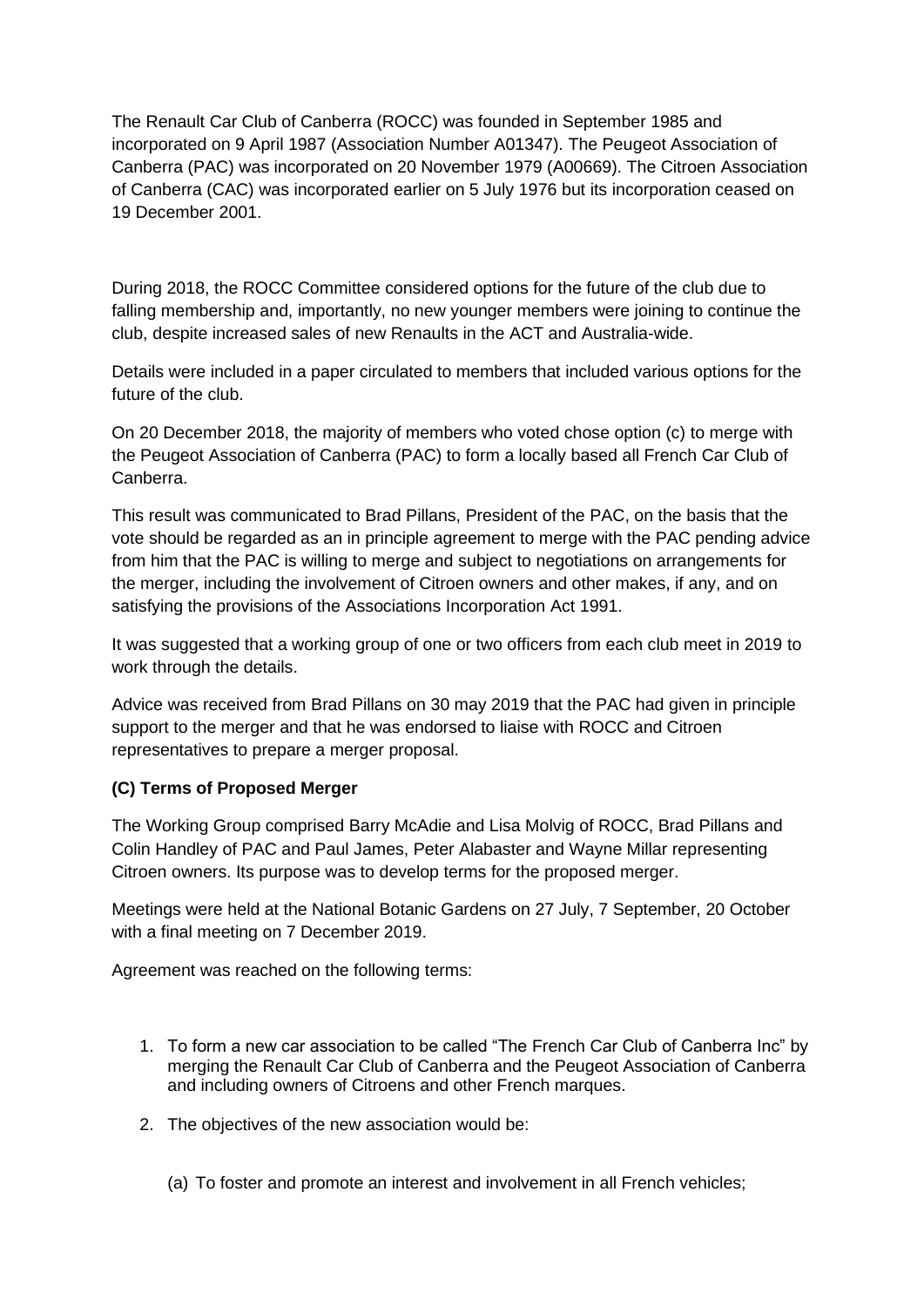- (b) To organize social activities for members that encourage mutual support and sharing of information relating to French vehicles;
- (c) To form positive relationships with associations having similar aims and objectives.
- 3. The new club will adopt as its constitution the model rules as set out in Schedule 1 of the Associations Incorporation Regulation 1991 subject to amendments to allow additional members to be appointed to the committee, that the committee include members of each marque and that internet payments be allowed subject to the approval of two members of the committee as done in the constitution of ROCC.
- 4. Existing paid up and honorary members automatically become members of the new car club.
- 5. The initial fee for membership of the new car club shall be \$20 per annum.
- 6. The inaugural public officer of the association shall be Barry McAdie of 5 Strathnairn Place, Fraser, ACT 2615.
- 7. The inaugural members of the committee of the new association shall be Lisa Molvig, Colin Handley and Paul James.
- 8. The parties to this proposal agreed to reveal to each other their current sources of funds and expenditure, assets and liabilities, stock holdings, tools and manuals and that they become the property of the new association with tools and manuals to be made available on request to members.
- 9. The new association to be affiliated to the Council of ACT Motor Clubs so as to allow members to continue to have concessional registration on their historic vehicles and be affiliated with the NSW Roads and Maritime Agency to allow ROCC members based in NSW access to concessional registration on their historic vehicles.
- 10. The new association to be insured for public liability.
- 11. The new association's address will be the current PO Box address of the PAC (PO Box 711, Civic Square ACT 2608) and ROCC will terminate its PO Box rental.
- 12. The above points, where relevant, are to be incorporated into Form A2 "Application To Amalgamate Associations" to be submitted by the Public Officer to Access Canberra after it is signed by both Presidents of the amalgamating associations and the Public Officer. The form will be signed and submitted only after both clubs have passed a special resolution agreeing to the amalgamation.
- 13. ROCC agreed to pay \$197.00 for the cost of the application. PAC offered to pay 50% of the cost should the amalgamation not proceed.

## **Proposed Special Resolution**

Section 26 of the Associations Incorporation Act 1991 covers the amalgamation of incorporated associations.

In accordance with Section 26 (1), it is proposed that ROCC members approve the terms of the proposed amalgamation as detailed in (C) above, the objects of the new association as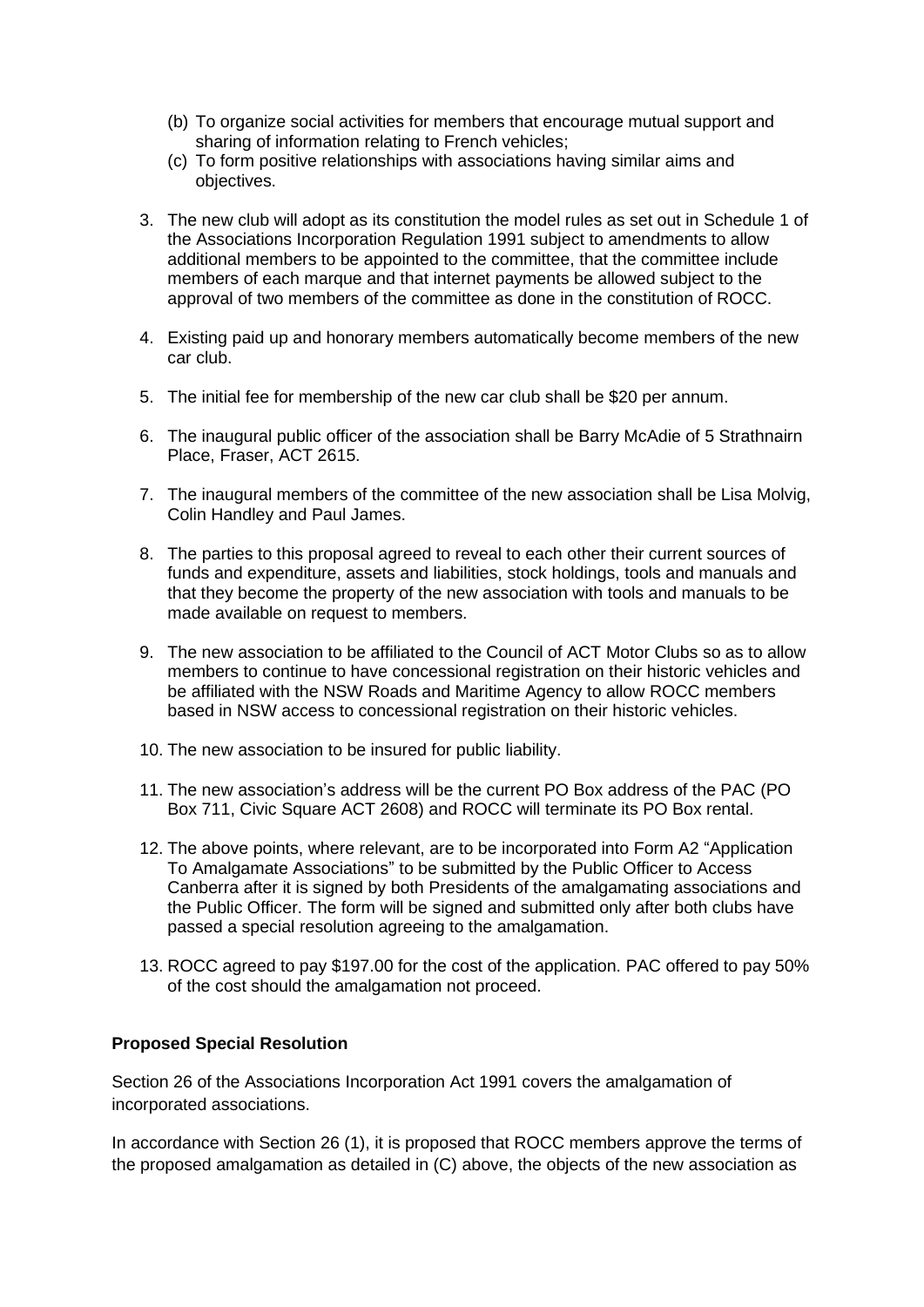detailed in (C) 2 above and agree that the new association adopt the model rules as amended in (C) 3 above.

Under Section 70 of the Act, "A resolution of an incorporated association is taken to be a special resolution if

(a) it is passed at a general meeting of the association, being a meeting of which at least 21 days' notice, accompanied by notice of intention to propose the resolution as a special resolution, has been given to the members of the association; and

(b) it is passed by at least ¾ of the votes of those members of the association who, being entitled to vote, vote in person or, if the rules of the association permit voting by proxy, vote by proxy at the meeting."

# **Form of appointment of proxy**

| Ι,                                                                              |
|---------------------------------------------------------------------------------|
| (Full name)                                                                     |
| of                                                                              |
| (Address)                                                                       |
| a member of                                                                     |
| The Renault Owners Club of Canberra Incorporated<br>appoint                     |
| (full name of proxy)                                                            |
| of                                                                              |
| (address)                                                                       |
| a member of that incorporated association, as my proxy to vote for me on my beh |

a member of that incorporated association, as my proxy to vote for me on my behalf at the general meeting of the association to be held on 20 February 2020

And at any adjournment of that meeting.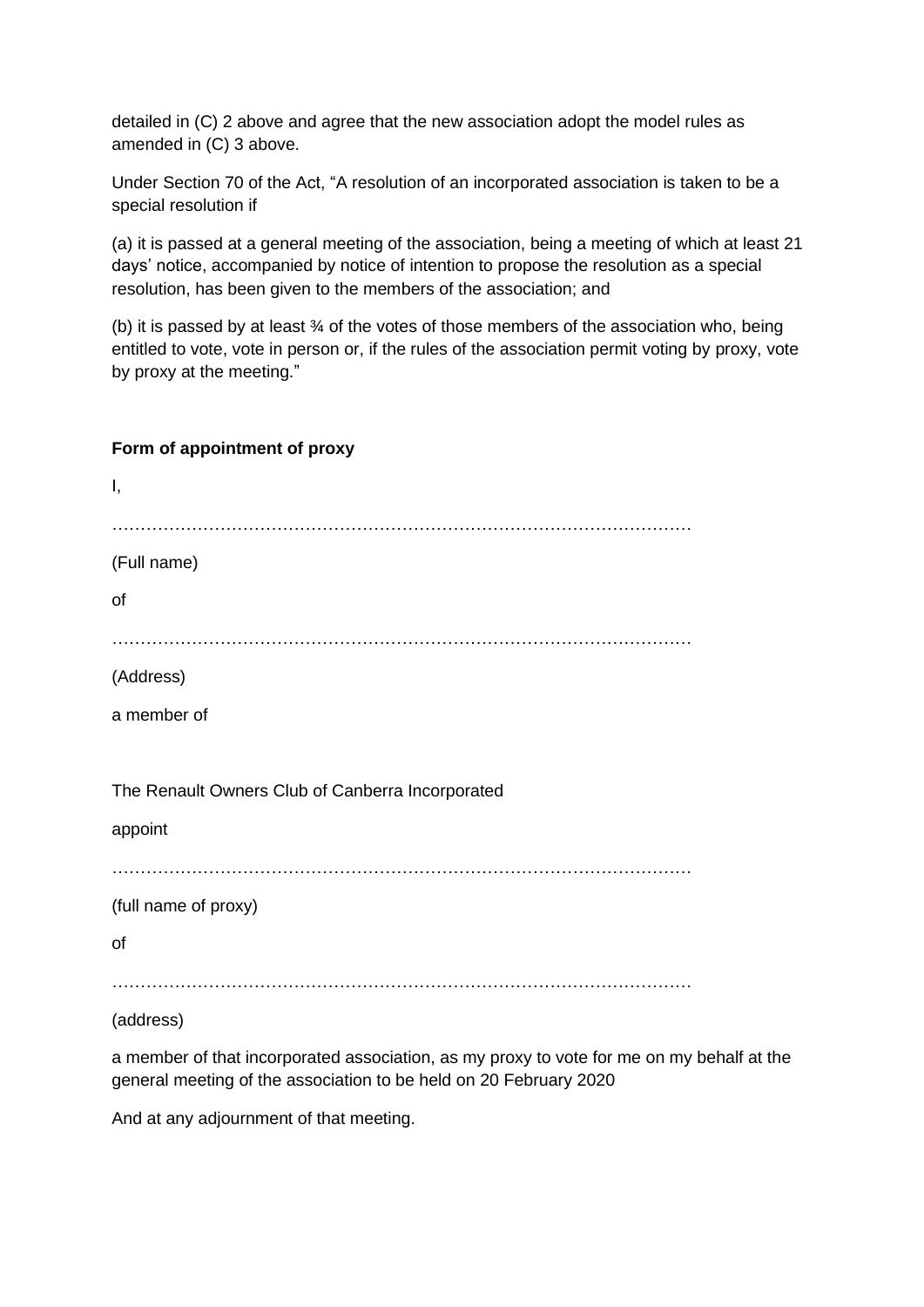\*My proxy is authorized to vote in favour of/against (delete as appropriate) the special resolution to approve the terms of the proposed amalgamation, the objects of the new association and agree that the new association adopt the model rules as amended as detailed in the document "Proposed French Car Club of Canberra" sent to me.

………………………………………………..

(Signature of member appointing proxy)

(\* To be inserted if required)

Date ……………………………..

Note: A proxy vote may not be given to a person who is not a member of the association.

#### **Social Report:**

### **French car drives in 2020**

Program of French car drives together with Peugeot and Citroen clubs, 4<sup>th</sup> Sunday of even months:

**February 23: Hall**- visit School museum and heritage centre <https://museum.hall.act.au/> Meet at the museum at 17-19 Palmer St Hall at 1.30pm. We will be given an introductory talk by museum volunteers at 1.45pm. Time to explore the museum collection and then afternoon tea either at the museum or a local café. Please RSVP by Feb 20 to reno1338@hotmail.com

**April 26: Braidwood**- visit local museum or historic house **June 28: Tharwa**- afternoon tea at Tharwa Country Store **August 23: Queanbeyan**- visit local history museum and print museum, lunch or coffee at local cafe, [https://queanbeyanmuseum.org.au/,](https://queanbeyanmuseum.org.au/) <http://queanbeyanprintingmuseum.com/> **October 25: Hillbrook Hygge**-lunch **December 6:** Christmas BBQ

#### **Local and interstate events for 2020:**

#### **Jugiong motorsport weekend.**

Postponed until Easter due to the bushfire emergency this summer.

Saturday 11th April 8:00am Scrutineering and entries at the Hall

10:00am Motorkhana competition

1:30pm Lunch – Please support the RFS 5:00pm First Beer at the Jugiong Motor Inn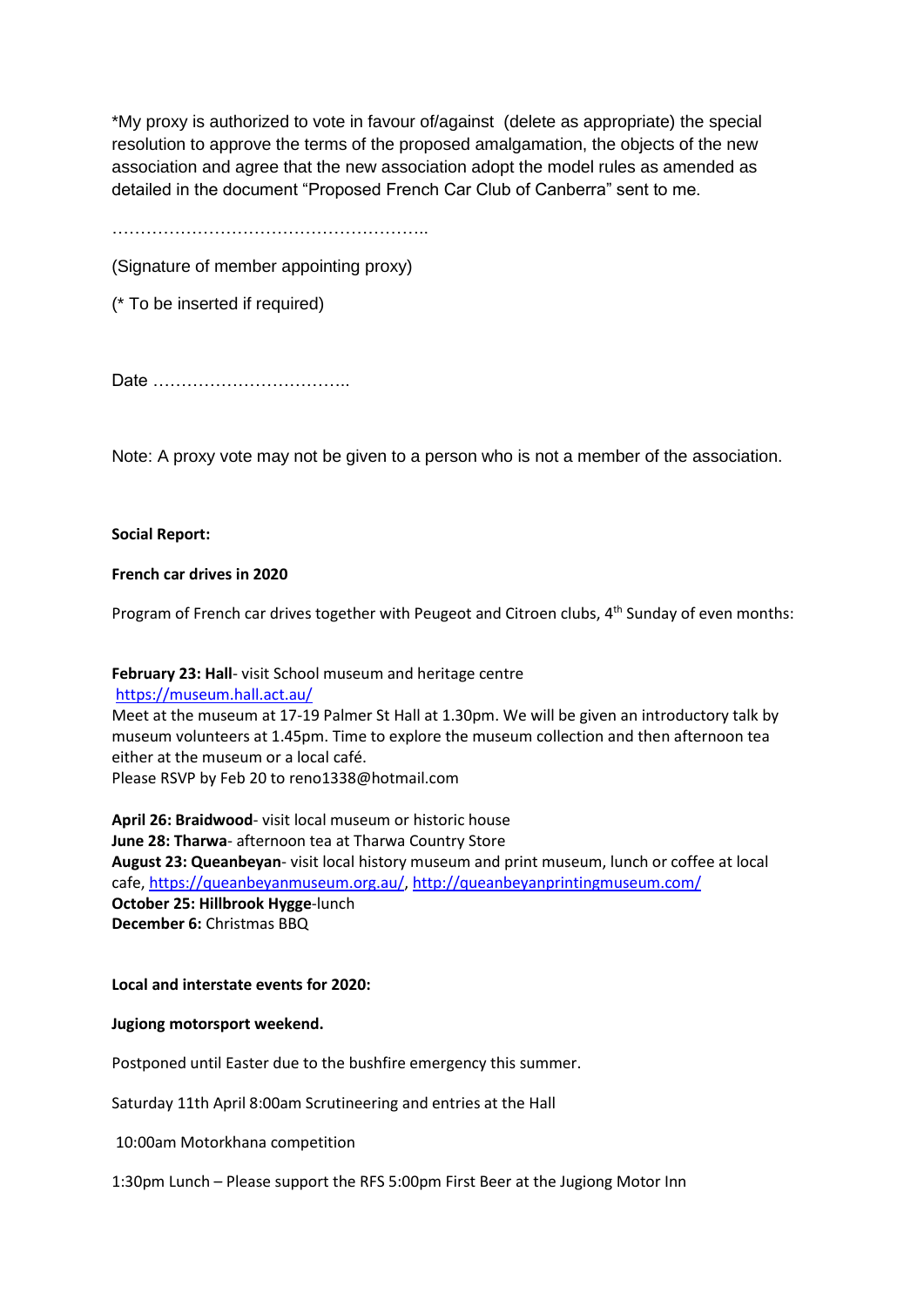7:00pm Presentation Dinner at the Motel - a la carte menu Final results available with trophies

## **Wheels 2020, March 1,** Queanbeyan Showground

We will have a combined French car display area at this event, and we have been asked to create a French theme to our display. Any suggestions? French café? French garage? Eiffel tower? Frogs? Green? Tricolour? Any other suggestions?

<https://stharc.org.au/shannons-wheels-2019/>

#### **Other bits and pieces:**

I knew that Dacia in Romania made an R12 version, wasn't aware that they also made and R8. Here is one for sale in Romania:

<https://dyler.com/cars/14979/dacia-1100-sedan-saloon-1970-yellow-for-sale>